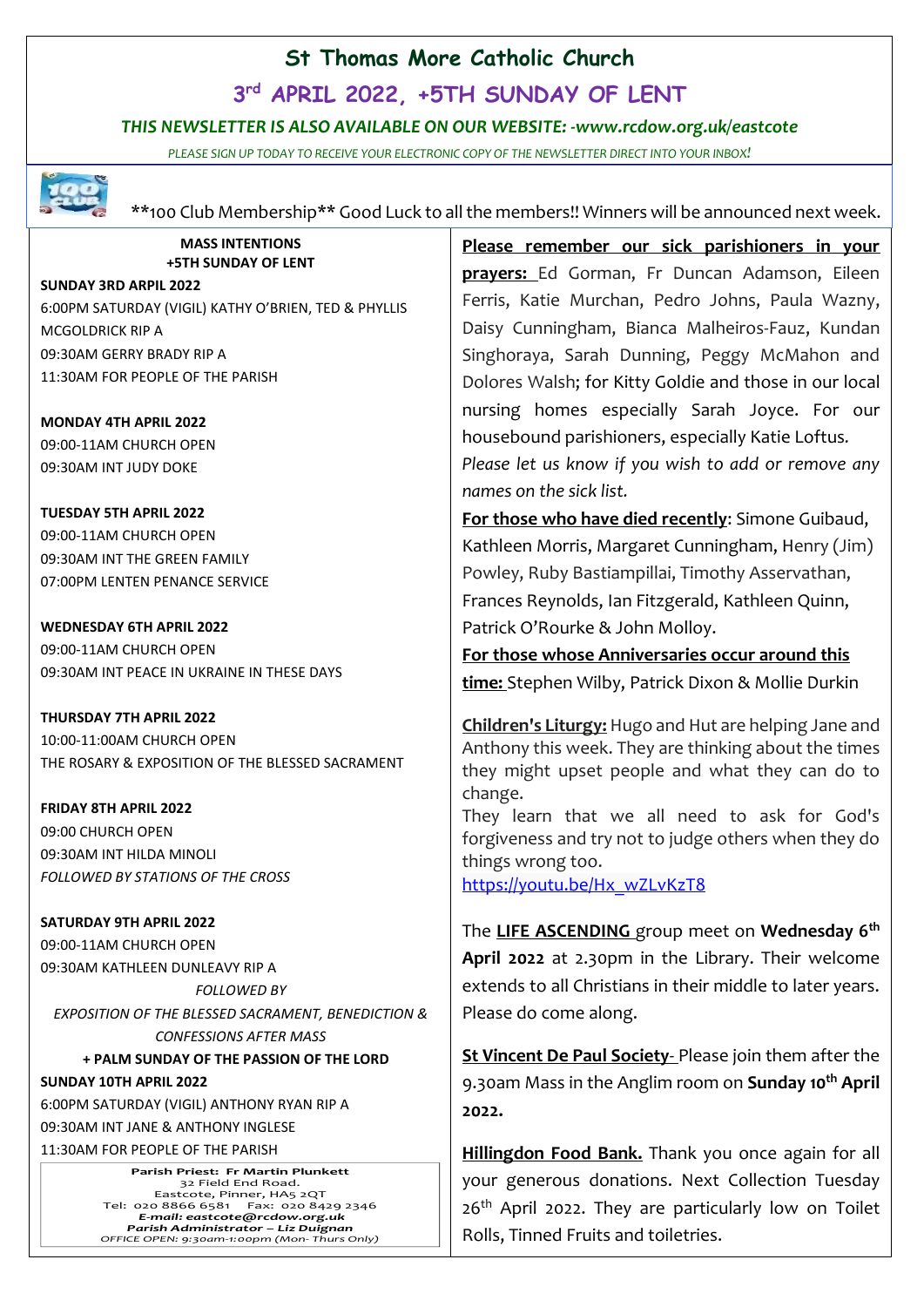

## **Sunday 3 rd April 2022 +5TH SUNDAY OF LENT**

Dear Parishioners,

"Let the one among you who is without sin be the first to throw a stone..."

The Gospel passage this Sunday gives us the account of the woman caught in adultery who is dragged before Jesus to see if He would support her being stoned. The response of Jesus is perfect and, in the end, she is left alone to encounter his tender mercy. There is a line in this passage that is easily overlooked, which states '…they walked away, beginning with the elders.' Though the young may find it difficult to see, those who have lived for longer may have a broader vision of life. This may enable the older generation to be more prudent in their decisions and judgments, especially when it comes to the more intense situations in life. In this Gospel account, as the woman is brought before Jesus, emotions are high and these clouds the rational thinking of those who are ready to stone her. Jesus cuts through this irrationality by a profound statement: "Let the one among you who is without sin be the first to throw a stone at her." The elders then begin to walk away. This is age and wisdom, and possibly humility, at work. They were perhaps less controlled by the emotion of the situation and were more aware of the wisdom of the words spoken by our Lord. As a result, the others followed. Let us, reflect, today, upon the wisdom that comes with age. If we are older, we can reflect upon our responsibility to help guide the younger generation with clarity, firmness and love. If we are younger, we can learn to rely upon the wisdom of the older generation. Jesus is able to extend such a wise and merciful opportunity for the unfortunate woman as a foretaste of the infinite and divine mercy that he will unleash by his sacrifice on the Cross. Whether we are young or old, this will always be the greatest gift we can receive from God. At a time when our world urgently needs humble and inspired wisdom to ensure the integrity of peace and an end to conflict, may the message of the Gospel help to change the hearts of all people.

God bless, you  *Fr Martin* 

**Lenten Penance Service** - **Tuesday 5th April at 7pm**. There will be an opportunity to receive the Sacrament of Confession in the parish on Tuesday 5th April at 7pm here in the church. There will be four priests available to hear confessions and an opportunity to reflect together on God's divine mercy and the gift of new life through repentance and forgiveness. This will be a very fitting way to prepare for the great feast of Easter by following the teaching of the Church that we should confess our sins to a priest at least once each year. There will also be a Deanery Penance Service at Sacred Heart, Ruislip on **Wednesday 12th April at 7:30pm.** *(please note this is a change in time from last week)*

**Good Friday 15th April 2022**. There will be a Stations of the Cross Service for children at 10am. This will be different from our usual service but will involve the children as much as possible and will make the way of the Cross understandable to them. We invite families to "adopt" a Station. If you do this, your children will be enabled to take an active part in the service with your support. Please sign the paper form in the porch by 10th April (Palm Sunday) and I will contact you during Holy week to give you more details. If you have any questions please email jinglese@btinternet.com Thank you, Jane Inglese.

Holy Places collection will take place on Good Friday 15<sup>th</sup> April 2022.

Blessing of Easter Baskets at 11am on Holy Saturday 16<sup>th</sup> April there will be a blessing of Easter Baskets. Fr Martin will be giving the Polish blessing for the baskets prepared for Easter Sunday. All are welcome.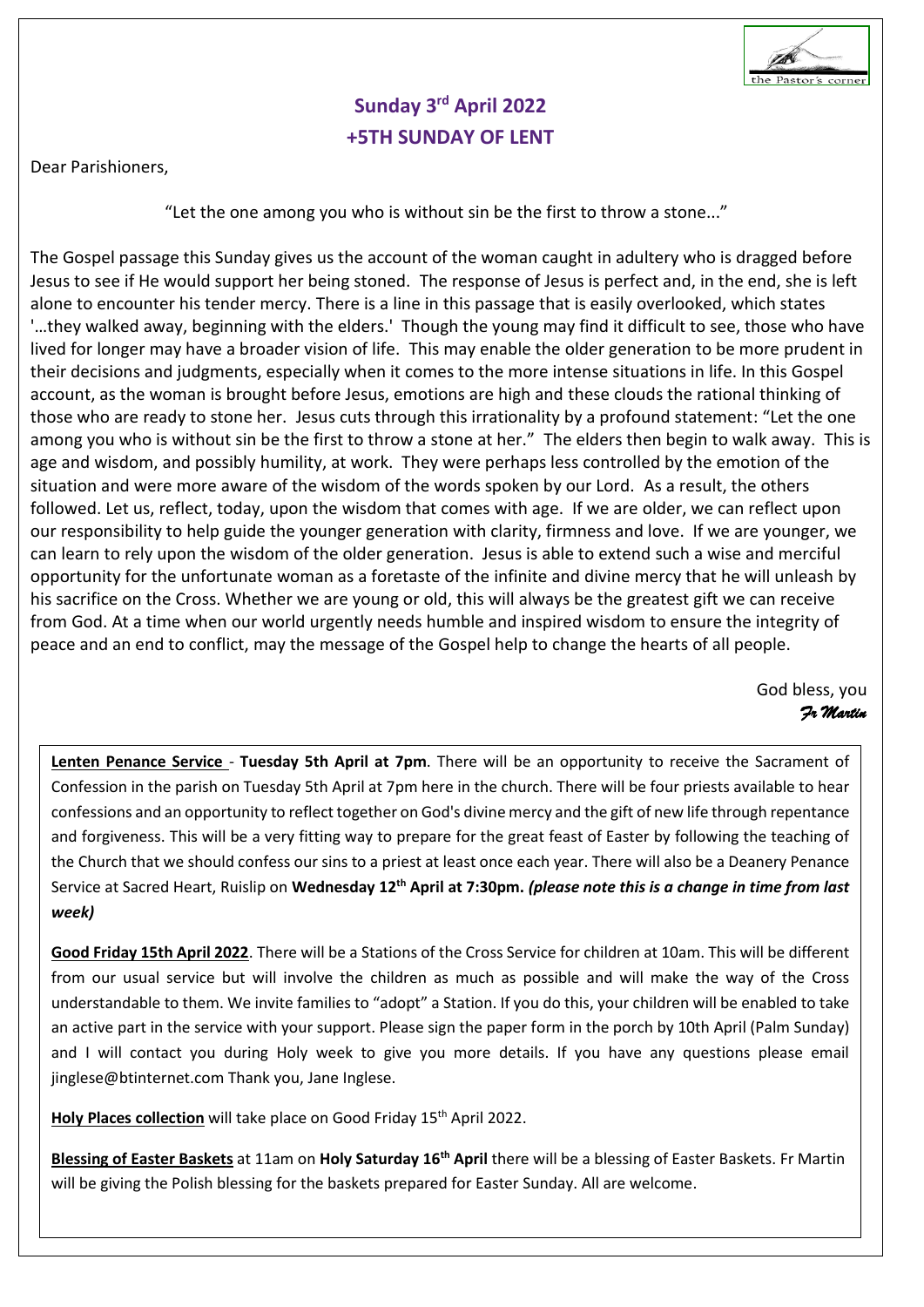$\bf R$ **eminder of Synod meetings 2** $^{\rm nd}$  **& 3** $^{\rm rd}$  **<b>April**. This weekend we will have an opportunity to meet together after each of the Masses: Saturday 6pm & Sunday 9.30 & 11am. As a parish we can then reflect on the 10 questions the Bishops have proposed. This is an opportunity to share our voices and ideas concerning the development of our own parish of St Thomas More and on the wider issues of the Church in contemporary society. All are welcome A copy of the 10 questions we will be considering together can be found below.

## **PARISH SYNOD PREPARATION**

*COMMUNION - PARTICIPATION – MISSION*

## **Q1: LIFE IN OUR PARISH**

- 1) What do we value about what is already here?
- 2) How could we improve what we do here?
- 3) What would we like to see that we can't see at the moment?

# **Q2: THE CHURCH IN THE WIDER WORLD**

- 1) What do we value about what the Church offers to the wider world?
- 2) How could the Church improve what it offers?
- 3) What would we like to see that we can't see at the moment?

**Pray to St Joseph of Cupertino** It is a prayer offered to be said before examinations as (supposedly) prayed by St Joseph before his examinations for the priesthood. He was a poorly educated youth from Naples who was born in a stable and who sought to join the Franciscans but was frequently rejected because of his lack of learning. With the approach of educational examinations for many of our young students in the parish, they may like to consider this a following daily prayer.......

## **Prayer to St. Joseph of Cupertino**

Oh Holy St. Joseph of Cupertino who by praying at your examinations were asked only the questions you knew. Pray that I, too, may be granted a similar wish and in return, dear St. Joseph, I promise to help make your name known and loved.

Amen

(Light a candle to St. Joseph as a thank you)

\_\_\_\_\_\_\_\_\_\_\_\_\_\_\_\_\_\_\_\_\_\_\_